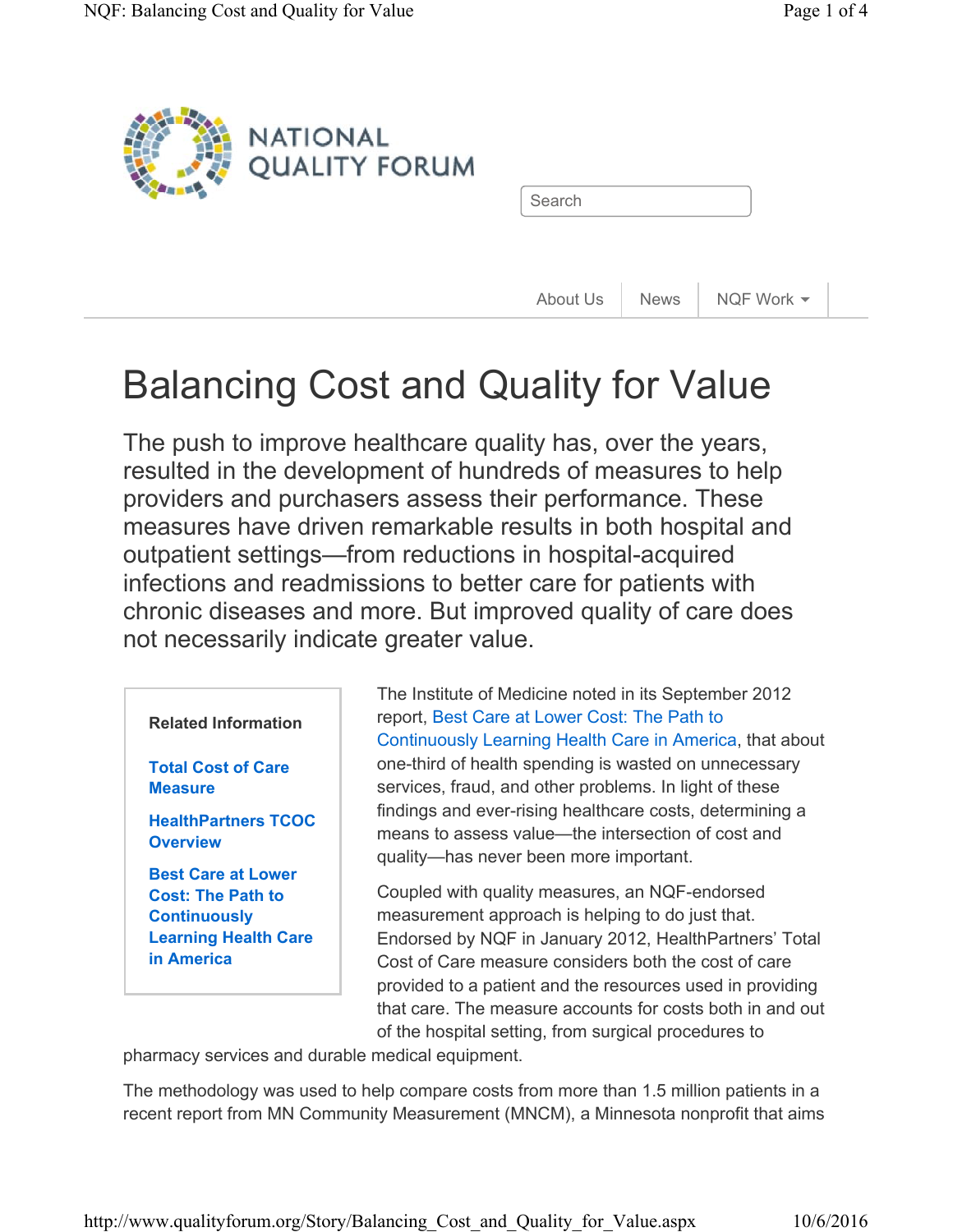to improve health by publicly reporting healthcare information. The report shares information from 115 medical groups representing 1,052 clinics across the state and neighboring communities, using 2013 claims data from the four health plans in Minnesota with the largest commercially insured populations. It found that the average monthly cost of medical care per patient was \$435, and that a reduction in the average per patient cost of just \$12 per month could save Minnesotans \$750 million in healthcare costs annually.

"We were able to show that there is indeed variation in cost of care across the population, and this information will benefit both providers and consumers," said MNCM President James Chase. Physician groups can use the total cost of care information in the MNCM report to see how they compare with each other. Consumers, meanwhile, may find that the information helps them make informed decisions about, for example, purchasing insurance policies that may have higher premiums if they cover care by higher cost providers.

MNCM now is working on a paired measure to tease out resource use from the total cost of care.



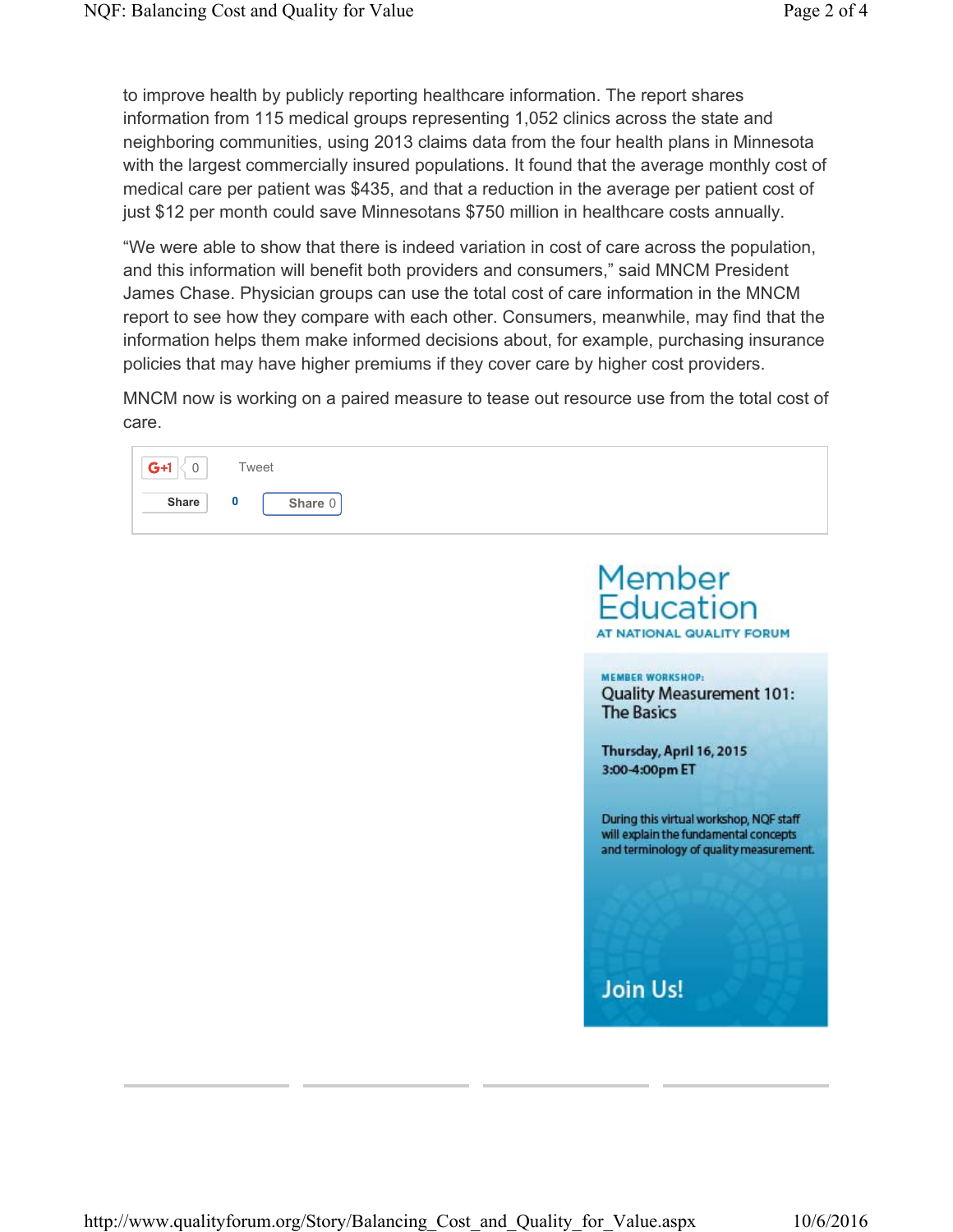| <b>NQF</b>                                 | <b>Measure</b>                           | <b>Eisenberg</b>                           | <b>Improving</b>                                 |
|--------------------------------------------|------------------------------------------|--------------------------------------------|--------------------------------------------------|
| <b>Announces</b>                           | <b>Endorsement</b>                       | <b>Patient</b>                             | <b>Population</b>                                |
| <b>New Member</b>                          | <b>NQF</b> revises                       | <b>Safety and</b>                          | <b>Health</b>                                    |
| <b>Engagement</b><br><b>Opportunitiesy</b> | procedures for<br>decisions, appealstory | <b>Quality</b><br><b>Awards Full story</b> | NQF guide highlights<br>best practices,ull story |
| <b>Get Involved with</b>                   | and committee                            | Submissions open                           | resources for                                    |
| <b>National Quality</b>                    | nominations                              | through October 31                         | communities                                      |
| Become Part of the Quality Community!      |                                          |                                            |                                                  |

## Join NQF.



# NATIONAL<br>QUALITY FORUM

What we do How we do it Working with NQF Measures, Reports & Tools News & Events

### Contact Us

| 1030 15th Street     |
|----------------------|
| <b>NW</b>            |
| Suite 800            |
| <b>Washington DC</b> |
| 20005                |

**202-783-1300** *Main* **202-783-3434** *Fax info@qualityforum.org*

| <b>Setting Priorities</b>                       | <b>Topics</b>                                           | <b>News &amp; Resources</b>                   | <b>About NQF</b>                       |
|-------------------------------------------------|---------------------------------------------------------|-----------------------------------------------|----------------------------------------|
| <b>Measure Applications</b>                     | Health and Well-Being                                   | Press Releases &                              | <b>NQF's History</b>                   |
| Partnership<br><b>National Quality Partners</b> | <b>Prevention and Treatment</b><br>of Leading Causes of | Announcements<br><b>Endorsement Summaries</b> | How to Get Involved with<br><b>NQF</b> |
| Measure Incubator™                              | Mortality                                               | Reports                                       | Mission and Vision                     |
|                                                 | Person- and Family-<br><b>Centered Care</b>             |                                               | <b>NQF Governance</b>                  |
| <b>Measuring Performance</b>                    | <b>Effective Communication</b>                          | <b>Events</b>                                 | <b>Executive Team</b>                  |
| ABCs of Measurement                             | and Care Coordination                                   | Eisenberg Award                               | Careers at NQF                         |
| <b>Consensus Development</b>                    | <b>Patient Safety</b>                                   | Annual Conference                             | Work in Quality                        |
| Process                                         | Affordable Care                                         |                                               | Measurement                            |
| <b>NQF Projects</b>                             | Palliative Care and End-of-                             | Membership                                    | <b>Field Guide</b>                     |
| <b>Submitting Standards</b>                     | Life Care                                               | <b>Membership Overview</b>                    | Funding                                |
| Measure Maintenance                             | <b>Disparities</b>                                      |                                               | Contracting Opportunities              |
| NQF-Endorsed®<br>Standards                      | Health IT                                               | Join NQF<br>Learn                             | Dashboard                              |
|                                                 |                                                         |                                               | <b>NQF Office Status</b>               |
|                                                 |                                                         | $\mathbf{r}$ and $\mathbf{r}$                 |                                        |

Influence

http://www.qualityforum.org/Story/Balancing\_Cost\_and\_Quality\_for\_Value.aspx 10/6/2016